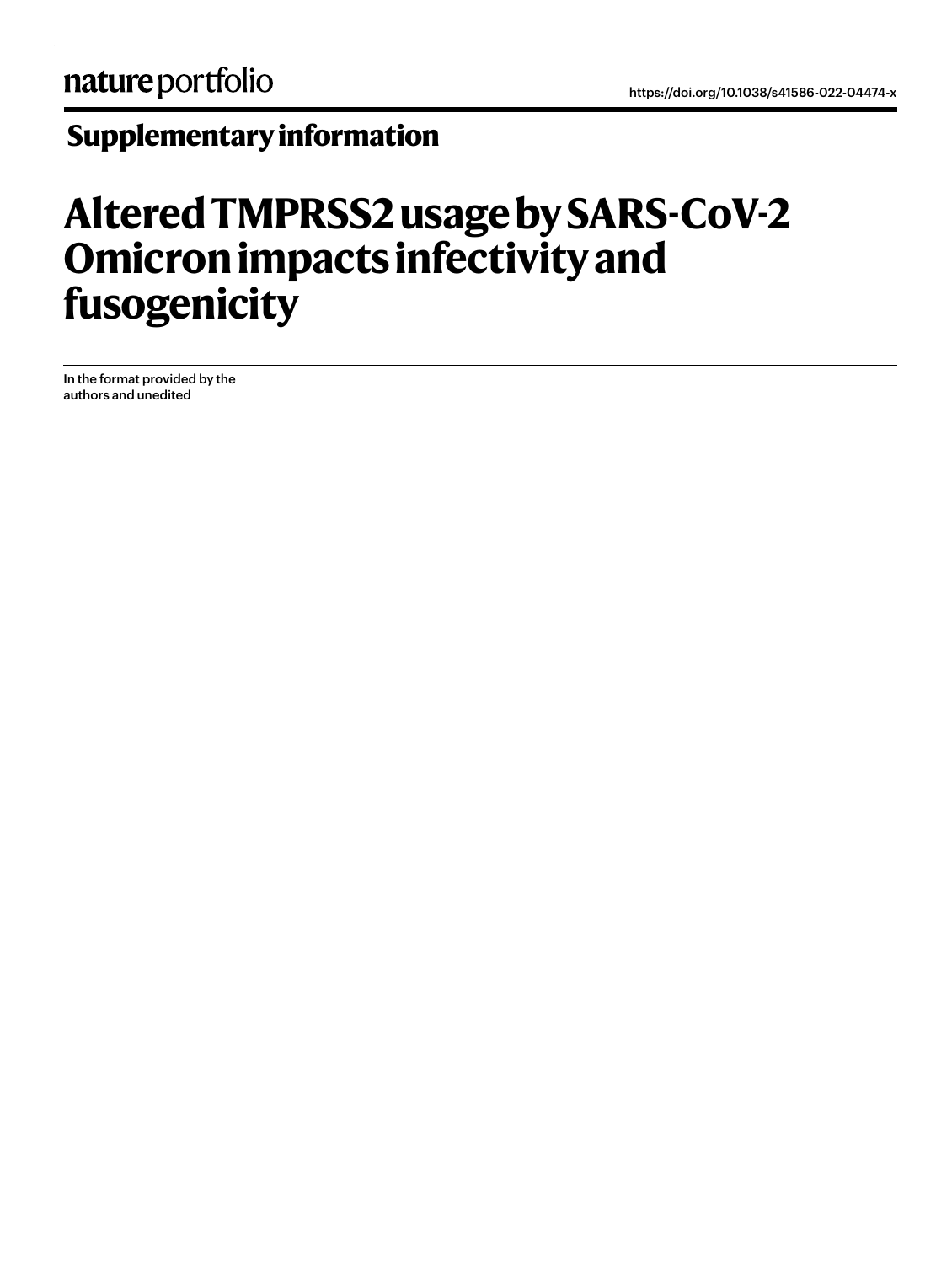Supplementary information: Meng et al, Nature 2022

- Page 1: uncropped western blots figure 2
- Page 2: FACS gating strategy Extended Data Figure 2
- Page 3: uncropped western blots Extended Data Figure 6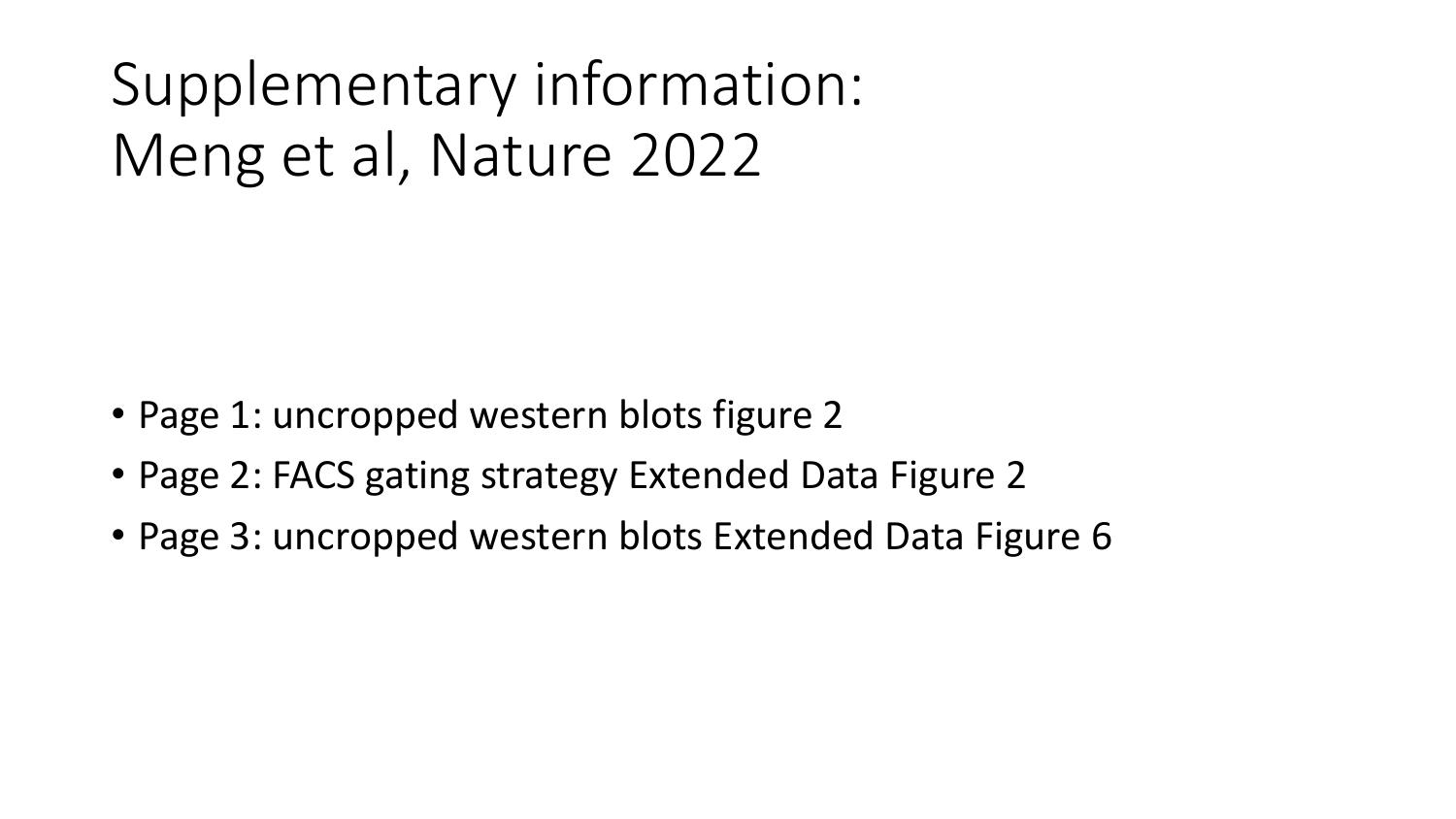

Cut the blot into two halves around 75 KDa Probed S2 first then stripped for S1 Probed N

Cut the blot into two halves around 75 KDa Probed S2 first then stripped for S1 Probed N first then GAPDH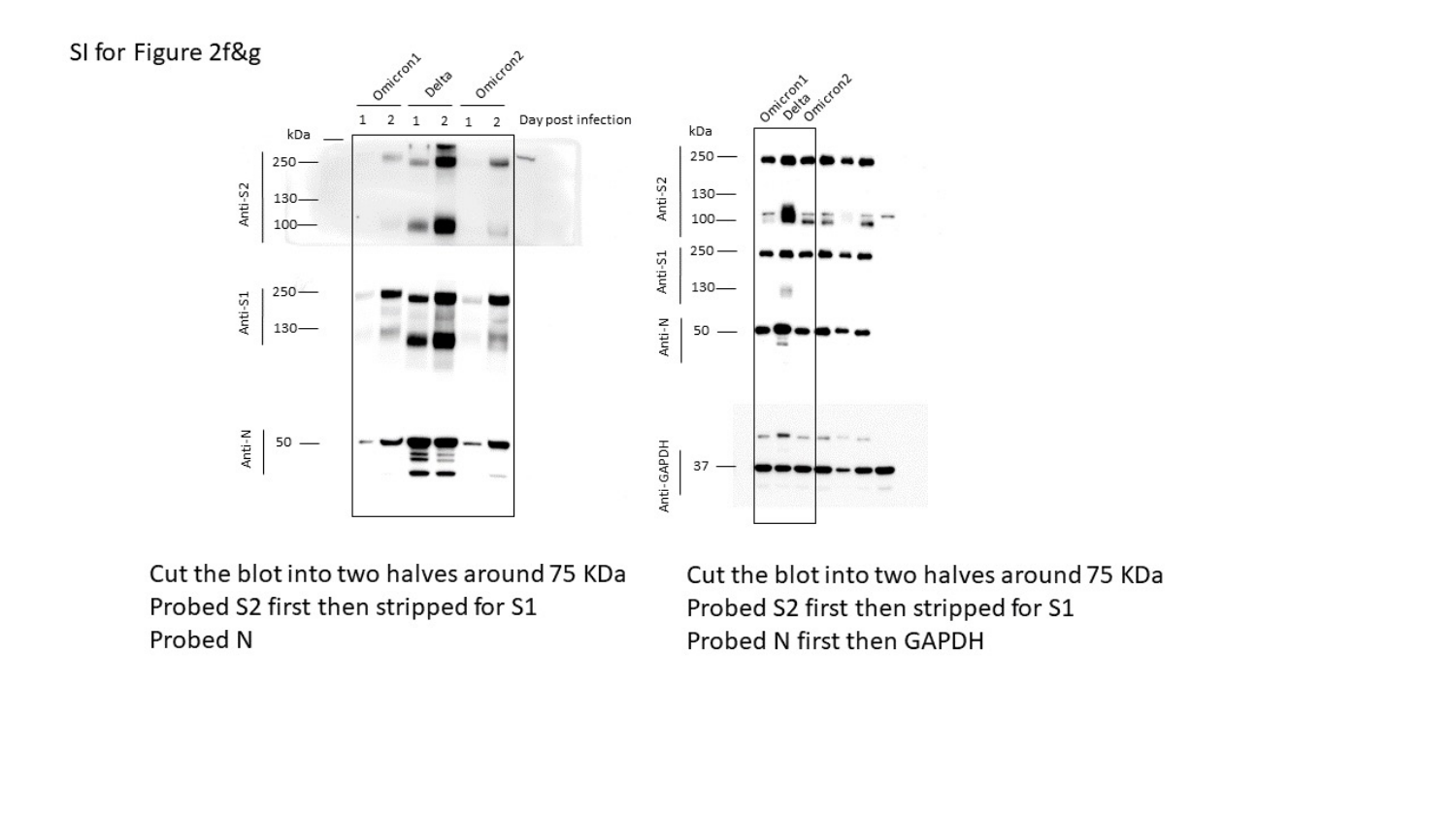SI for ED Fig 2: gating strategy for ACE2 binding and Spike expression analyses



## Spike expression